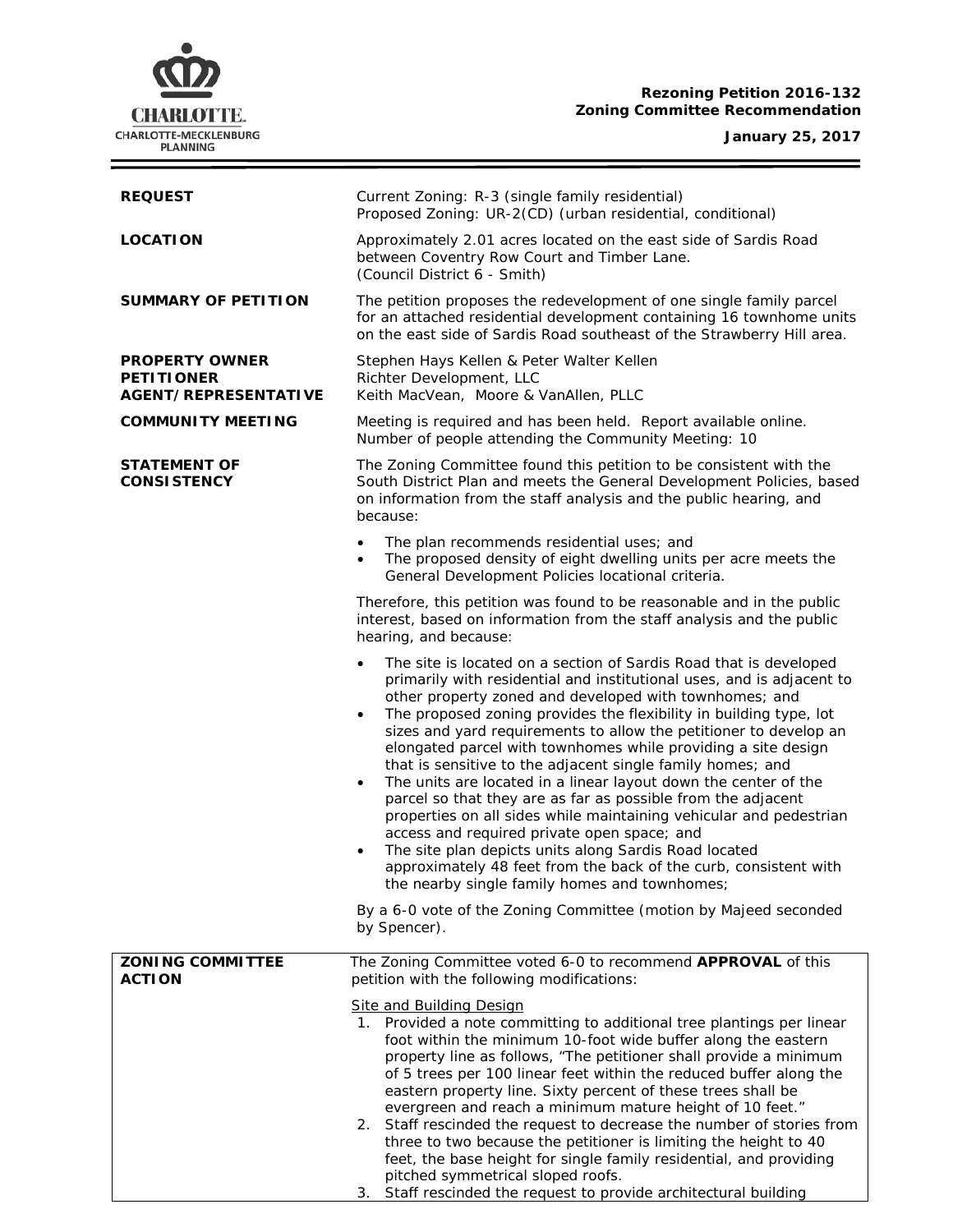|                                              | 5.<br>base."<br>а.<br>b.<br>the site;<br>C.<br>buildings; and<br>9.<br>alley. | elevations with annotated commitments which match the<br>"Development Standards" notes, instead of renderings because<br>the petitioner has annotated the renderings and provided<br>architectural standards to match.<br>4. Decreased the maximum length of blank walls so that it consistent<br>with the elevations on RZ-2.<br>Deleted the note referring to "recognizable architectural building<br>6. Amended the renderings for the following items to match the site<br>plan and the "Development Standards":<br>Removed the decorative fence with brick columns and access<br>gates between the buildings and the sidewalk on the northern<br>side of the site;<br>Removed the pedestrian scale lighting on the northern side of<br>Annotated the rendering to show recessed and covered<br>entrances to the townhomes on the northern side of the<br>d. Annotated the rendering to show bay windows, balconies and<br>architectural features on the northern building face.<br>7. Removed the notes on RZ-2 that states that the "Illustrative<br>Elevations for purposes of communicating the Architectural<br>Standards outlined in Section D of the Development Standards on<br>page RZ 1.0. Actual elevations may vary in style and placement<br>or architectural elements."<br>8. Committed to a transition of pavement type at the curb ramp to<br>distinguish the public street from the residential alley.<br>Delineated sidewalks which will connect the residential units to the<br>sidewalks along the street.<br>10. Provided a turn-around at the end of the proposed residential |  |
|----------------------------------------------|-------------------------------------------------------------------------------|---------------------------------------------------------------------------------------------------------------------------------------------------------------------------------------------------------------------------------------------------------------------------------------------------------------------------------------------------------------------------------------------------------------------------------------------------------------------------------------------------------------------------------------------------------------------------------------------------------------------------------------------------------------------------------------------------------------------------------------------------------------------------------------------------------------------------------------------------------------------------------------------------------------------------------------------------------------------------------------------------------------------------------------------------------------------------------------------------------------------------------------------------------------------------------------------------------------------------------------------------------------------------------------------------------------------------------------------------------------------------------------------------------------------------------------------------------------------------------------------------------------------------------------------------------------------------------------------------------|--|
|                                              |                                                                               | 11. Added a note that townhome buildings will be limited to five units                                                                                                                                                                                                                                                                                                                                                                                                                                                                                                                                                                                                                                                                                                                                                                                                                                                                                                                                                                                                                                                                                                                                                                                                                                                                                                                                                                                                                                                                                                                                  |  |
|                                              | or less.                                                                      |                                                                                                                                                                                                                                                                                                                                                                                                                                                                                                                                                                                                                                                                                                                                                                                                                                                                                                                                                                                                                                                                                                                                                                                                                                                                                                                                                                                                                                                                                                                                                                                                         |  |
| REQUESTED TECHNICAL REVISIONS                |                                                                               |                                                                                                                                                                                                                                                                                                                                                                                                                                                                                                                                                                                                                                                                                                                                                                                                                                                                                                                                                                                                                                                                                                                                                                                                                                                                                                                                                                                                                                                                                                                                                                                                         |  |
|                                              | <b>Site and Building Design</b><br>Ordinance."                                | 12. Amended Note D.1 under "Architectural Standards" to remove the<br>words "base height" and replaced with "as measured by the                                                                                                                                                                                                                                                                                                                                                                                                                                                                                                                                                                                                                                                                                                                                                                                                                                                                                                                                                                                                                                                                                                                                                                                                                                                                                                                                                                                                                                                                         |  |
|                                              | on the site plan.                                                             | 13. Staff rescinded the request to amend Note D.4.c to include the<br>facades facing east in the blank wall standard as generally<br>depicted on the building renderings/elevations because the<br>petitioner removed Note D.4.c and replaced it with amended Notes<br>D.4 and D.5 related to blank walls.<br>14. Staff rescinded the request to amend Note D.4.c to reference Note<br>D.3 for the exception of blank wall lengths for building ends<br>because the petitioner removed Notes D.4.c and D.3 and replaced<br>them with amended Notes D.4 and D.5 related to blank walls.<br>15. Amended Note E.2 to specify an 18-foot buffer will be provided<br>along a portion of the eastern property line as generally depicted                                                                                                                                                                                                                                                                                                                                                                                                                                                                                                                                                                                                                                                                                                                                                                                                                                                                      |  |
| <b>VOTE</b>                                  | Motion/Second:<br>Yeas:<br>Nays:                                              | Majeed / Spencer<br>Fryday, Majeed, McClung, Spencer, Watkins, and<br>Wiggins<br>None                                                                                                                                                                                                                                                                                                                                                                                                                                                                                                                                                                                                                                                                                                                                                                                                                                                                                                                                                                                                                                                                                                                                                                                                                                                                                                                                                                                                                                                                                                                   |  |
|                                              | Absent:                                                                       | Lathrop                                                                                                                                                                                                                                                                                                                                                                                                                                                                                                                                                                                                                                                                                                                                                                                                                                                                                                                                                                                                                                                                                                                                                                                                                                                                                                                                                                                                                                                                                                                                                                                                 |  |
| <b>ZONING COMMITTEE</b><br><b>DISCUSSION</b> | Recused:<br>Policies.                                                         | None<br>Planning staff provided a summary of the petition. Staff noted the<br>changes that occurred since the hearing addressing the staff's issues.<br>Staff noted that the petition was consistent with the adopted land use<br>plan and the density recommended by the General Development                                                                                                                                                                                                                                                                                                                                                                                                                                                                                                                                                                                                                                                                                                                                                                                                                                                                                                                                                                                                                                                                                                                                                                                                                                                                                                           |  |

A commissioner asked about the work the petitioner has done to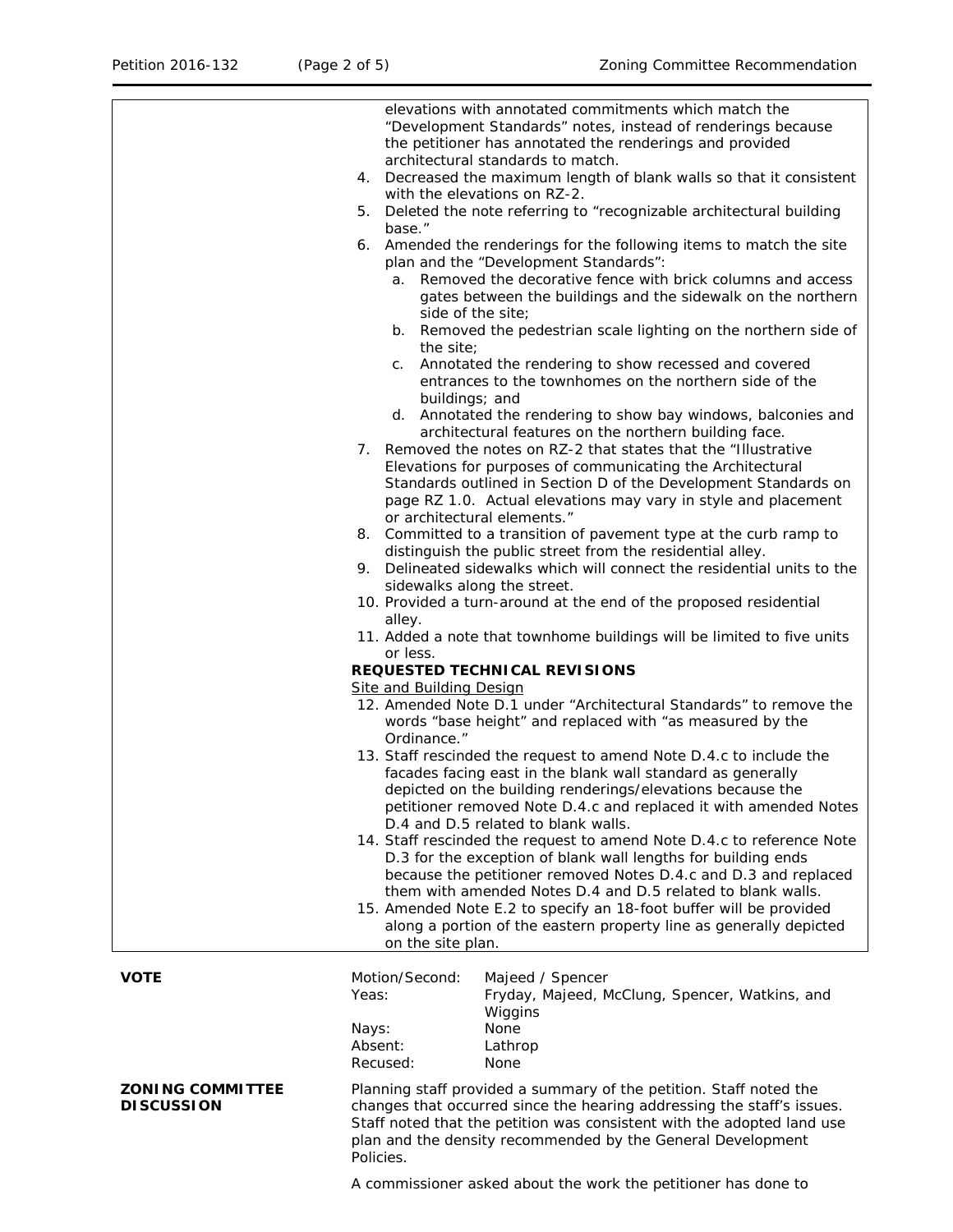address stormwater issues. Staff stated that Stormwater staff were not present but they provided information for the Council's follow-up report which will be provided to the Council prior to the decision.

Another commissioner asked about the Fire Department comment regarding drive width and if large trucks would be able to get in and turn around. Staff explained the access into the site, pointed out the turnaround points and stated that Fire had no issues with the site plan design. The commissioner asked about garbage collection and mail delivery. Staff explained that garbage collection would be provided through City roll-out service and that rezonings do not get into the level of detail to determine where mail delivery will occur and that will be worked out with the Post Office. The commissioner also asked about common areas. Staff noted that the individual units are required to provide 400 square feet of private open space. However, this type of project is not required to provide common open space, although there is an area of tree save at the rear of the site. The commissioner asked about turning movements onto Sardis Road. CDOT staff responded that they do not prescribe where vehicles will turn left or right, and there is not a specific place to make a u-turn. CDOT staff did note that there is a street network in the area and people can choose their routes using that network.

A Commissioner asked how garbage collection will work. Staff responded that it would depend on how they work out collection service with the City. The Commissioner noted that they liked the additional visitor parking the plan provided.

Another Commissioner noted that they felt people would be able to find their way in and out of the site. There was no further discussion.

**STAFF OPINION** Staff agrees with the recommendation of the Zoning Committee.

## **FINAL STAFF ANALYSIS**

## **(Pre-Hearing Analysis online at [www.rezoning.org\)](http://www.rezoning.org/)**

### **PLANNING STAFF REVIEW**

#### • **Proposed Request Details**

The site plan accompanying this petition contains the following provisions:

- Allows the construction of up to 16 for-sale attached dwelling units at a maximum density of eight dwelling units per acre.
- Limits maximum building height to three stories and 40 feet. Specifies that pitched symmetrical sloped roofs will be provided.
- Specifies acceptable building materials and specifically prohibits the use of vinyl except in soffits and windows.
- Commits to the use of windows and other elements of visual interest on each floor of building ends facing public streets so that blank walls are no greater than 20 feet in length and 10 feet on building ends facing public streets.
- Specifies that residential entrances within 15 feet of sidewalks along public streets will be raised a minimum of 12 inches.
- Commits to recessing garage doors visible from public or private streets a minimum of 12 inches from the wall plane and including additional architectural treatments such as windows or projecting elements of the doors.
- Limits the number of units in a townhome building to five or less.
- Provides a minimum ten-foot "Class C" buffer with a six-foot high fence along the eastern property line and an 18-foot undisturbed buffer along a portion of the eastern property line and entirety of the southern property line. Specifies that the buffer may be reduced or removed in the event an adjacent parcel is rezoned for a use that does not require a buffer. Provides additional tree plantings per linear foot within the minimum 10-foot wide buffer along the eastern property line, so there are a minimum of five trees for every 100 feet and that 60% of the trees are evergreen and reach a mature height of 10 feet.
- Provides an eight-foot planting strip and 12-foot multi-use path along the site's frontage on Sardis Road.
- Provides access to the site from Sardis Road via a new public street constructed on the front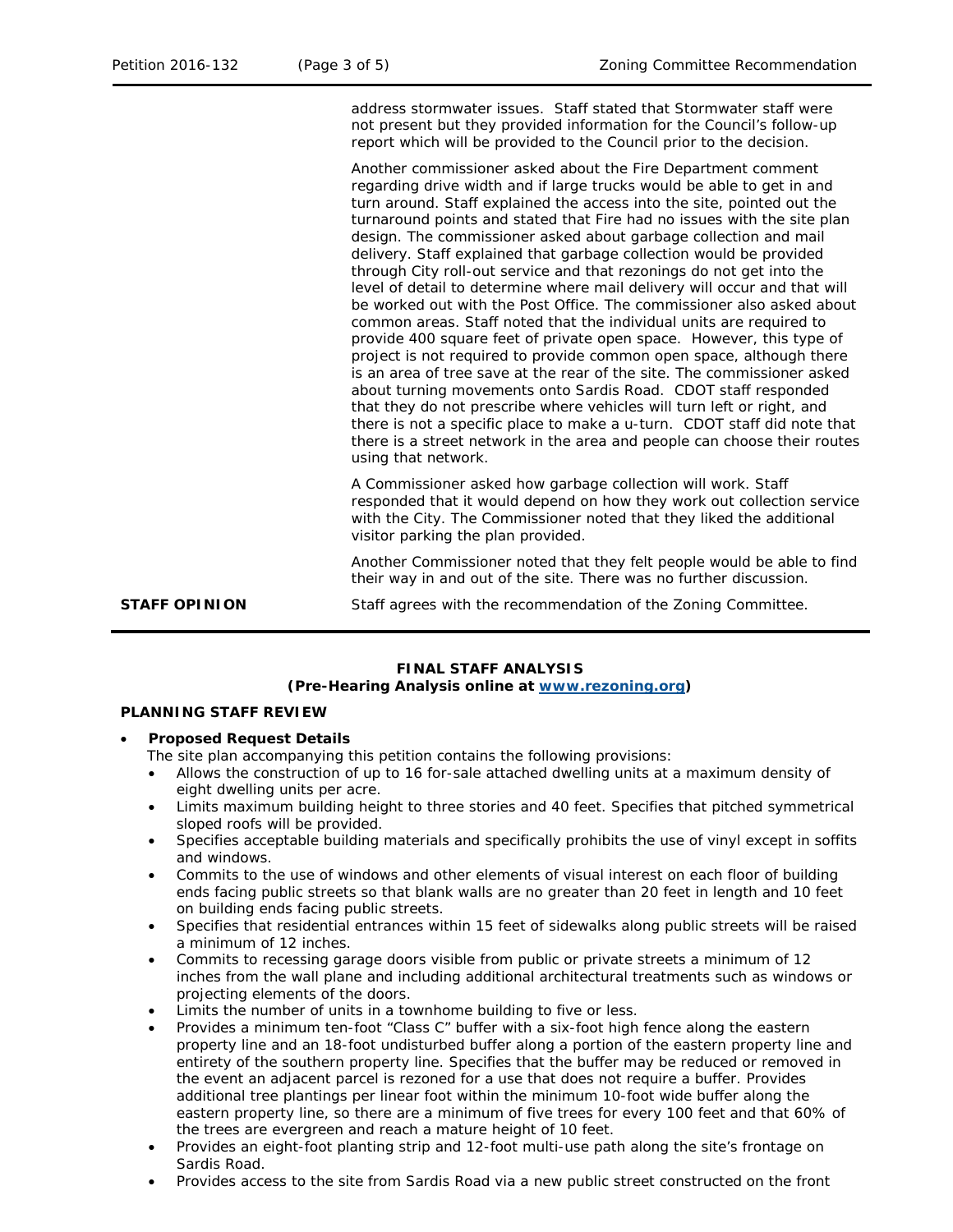part of the site and a second, perpendicular public street stubbed to the adjacent large parcel also fronting Sardis Road. The intersection of the new public street and Sardis Road will be limited to right-in/right-out.

• Commits to constructing up to two speed humps along Timber Lane or Mammoth Oak Drive within one year after the final certificate of occupancy is issued, if approved under CDOT's traffic calming parameters.

## • **Public Plans and Policies**

- The *South District Plan* (1993) recommends residential uses at a density of up to three dwellings per acre.
- The *General Development Policies* (GDP) provides policy guidance for evaluating proposed residential densities greater than four units per acre. The petition meets the *General Development Policies* locational criteria for consideration of up to eight dwellings per acre as illustrated in the table below.

| <b>Assessment Criteria</b>         | Density Category - up to 8 dua |
|------------------------------------|--------------------------------|
| Meeting with Staff                 | 1 – yes                        |
| Sewer and Water Availability       | $2 - \mathrm{ves}$             |
| Land Use Accessibility             | $2 - \text{Median}$            |
| <b>Connectivity Analysis</b>       | $2 -$ Medium low               |
| Road Network Evaluation            | $0 - no$                       |
| Design Guidelines                  | $\overline{4}$                 |
| Other Opportunities or Constraints | ΝA                             |
| <b>Minimum Points Needed: 11</b>   | <b>Total Points: 11</b>        |

## • **TRANSPORTATION CONSIDERATIONS**

• The site is on a major thoroughfare approximately 1300 feet from the signalized intersection of Fairview Rd and Providence Rd. The current site plan commits to replacement of narrow, back of curb sidewalk with a standard planting strip and 12-foot multi-use path. The multi-use path is a part of a broader plan to create connections for bicyclists and pedestrians in this area. The petition provides a median on Sardis Road which restricts the development access to right in-right out to avoid center lane conflicts with the existing local street intersection at Strawberry Hill Drive. Additionally, there is a commitment to monitoring for and, if warranted, construction of traffic humps along a nearby street.

#### • **Vehicle Trip Generation:** Current Zoning:

Existing Use: 10 trips per day (based on one existing single family home). Entitlement: 60 trips per day (based on six single family homes). Proposed Zoning: 130 trips per day (based on 16 townhomes).

#### **DEPARTMENT COMMENTS** (see full department reports online)

- **Charlotte Area Transit System:** No issues.
- **Charlotte Department of Neighborhood & Business Services:** No issues.
- **Charlotte Fire Department:** No on-street parking on roads less than 26-foot clear width. See Charlottefire.org for other requirements.
- **Charlotte-Mecklenburg Schools:** The development allowed under the existing zoning would generate three students, while the development allowed under the proposed zoning will produce four students. Therefore, the net increase in the number of students generated from existing zoning to proposed zoning is one student.
	- The proposed development is not projected to increase the school utilization (without mobile classroom units) for Lansdowne Elementary (109%), McClintock Middle (102%) or East Mecklenburg High (121%).
- **Charlotte-Mecklenburg Storm Water Services:** No issues.
- **Charlotte Water:** Charlotte Water has water system availability for the rezoning boundary via an existing 12-inch water distribution main located along Sardis Road. Charlotte Water has sewer system availability for the rezoning boundary via an existing eight-inch gravity sewer main located at the intersection of Strawberry Hill Drive and Sardis Road.
- **Engineering and Property Management:** No issues.
- **Mecklenburg County Land Use and Environmental Services Agency:** No comments received.